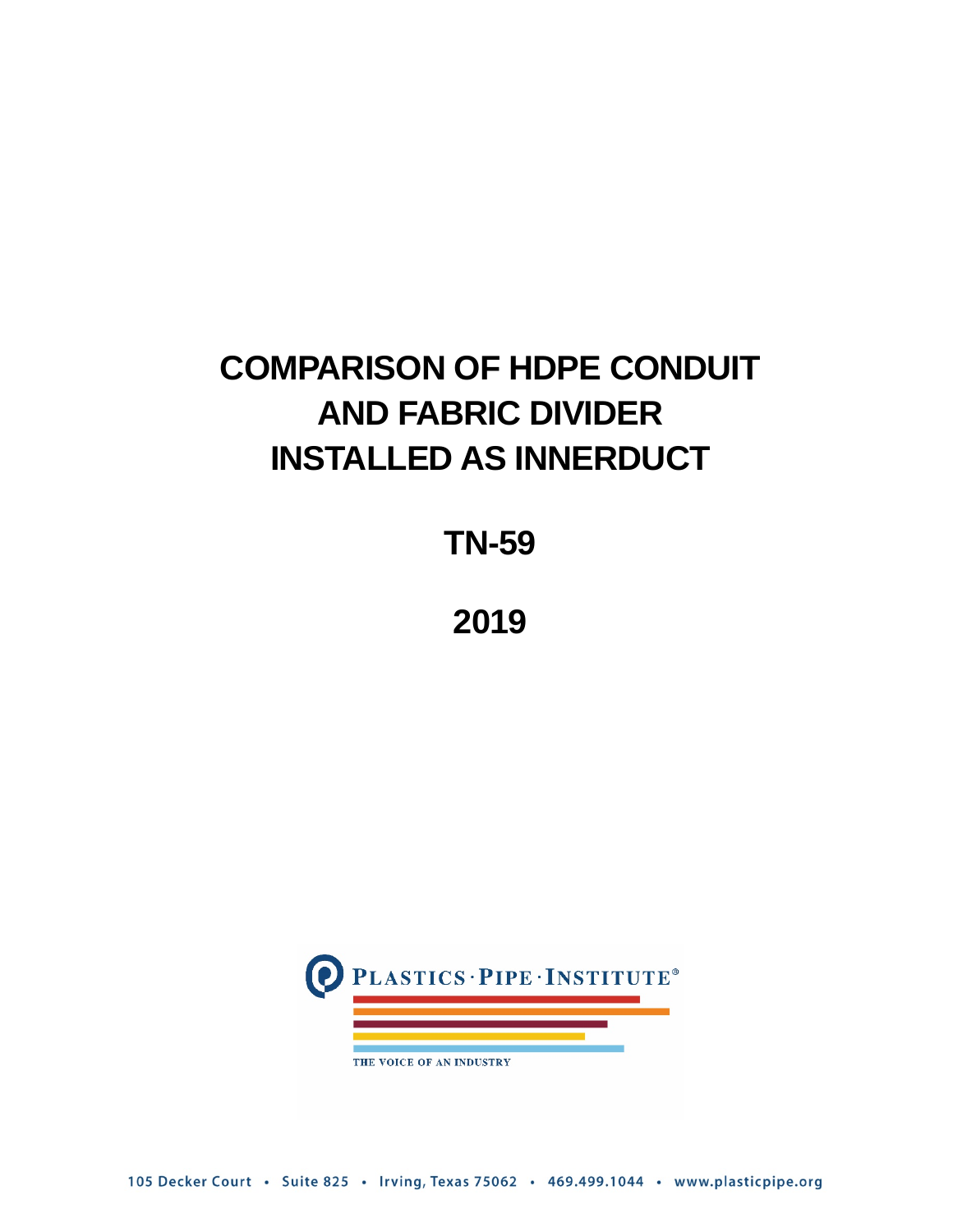# **Foreword**

This technical note was developed and published with the technical help and financial support of the members of the Plastics Pipe Institute (PPI). These members have shown their commitment to developing and improving quality products by assisting standards development organizations in the development of standards, and also by developing design aids and reports to help engineers, code officials, specifying groups, contractors and users.

The purpose of this technical note is to provide a practical comparison of HDPE innerduct and fabric divider technologies for conduit, and to assist specifiers, contractors and others with useful selection criteria when determining which technology to employ for fiber optic cable applications. This technical note replaces PPI Technical Report TR-44 (2008) which addressed the same topic in a different manner. TR-44 has been withdrawn.

PPI has prepared this technical note as a service to the industry. The information in this note is offered in good faith and believed to be accurate at the time of its preparation, but is offered "as is" without any express or implied warranty, including WARRANTIES OF MERCHANTABILITY AND FITNESS FOR A PARTICULAR PURPOSE. Additional information may be needed in some areas, especially with regard to unusual or special applications. Consult the manufacturer or material supplier for more detailed information. A list of member manufacturers is available on the PPI website. PPI does not endorse the proprietary products or processes of any manufacturer and assumes no responsibility for compliance with applicable laws and regulations.

PPI intends to revise this technical note within 5 years, or sooner if required, from the date of its publication in response to comments and suggestions from users of the document. Please send suggestions for improvements to the address below. Information on other publications can be obtained by contacting PPI directly or visiting our website.

The Plastics Pipe Institute, Inc.

[www.plasticpipe.org](https://www.plasticpipe.org/)

This Technical Note, TN-59, was first issued in August 2019.

© 2019 The Plastics Pipe Institute, Inc.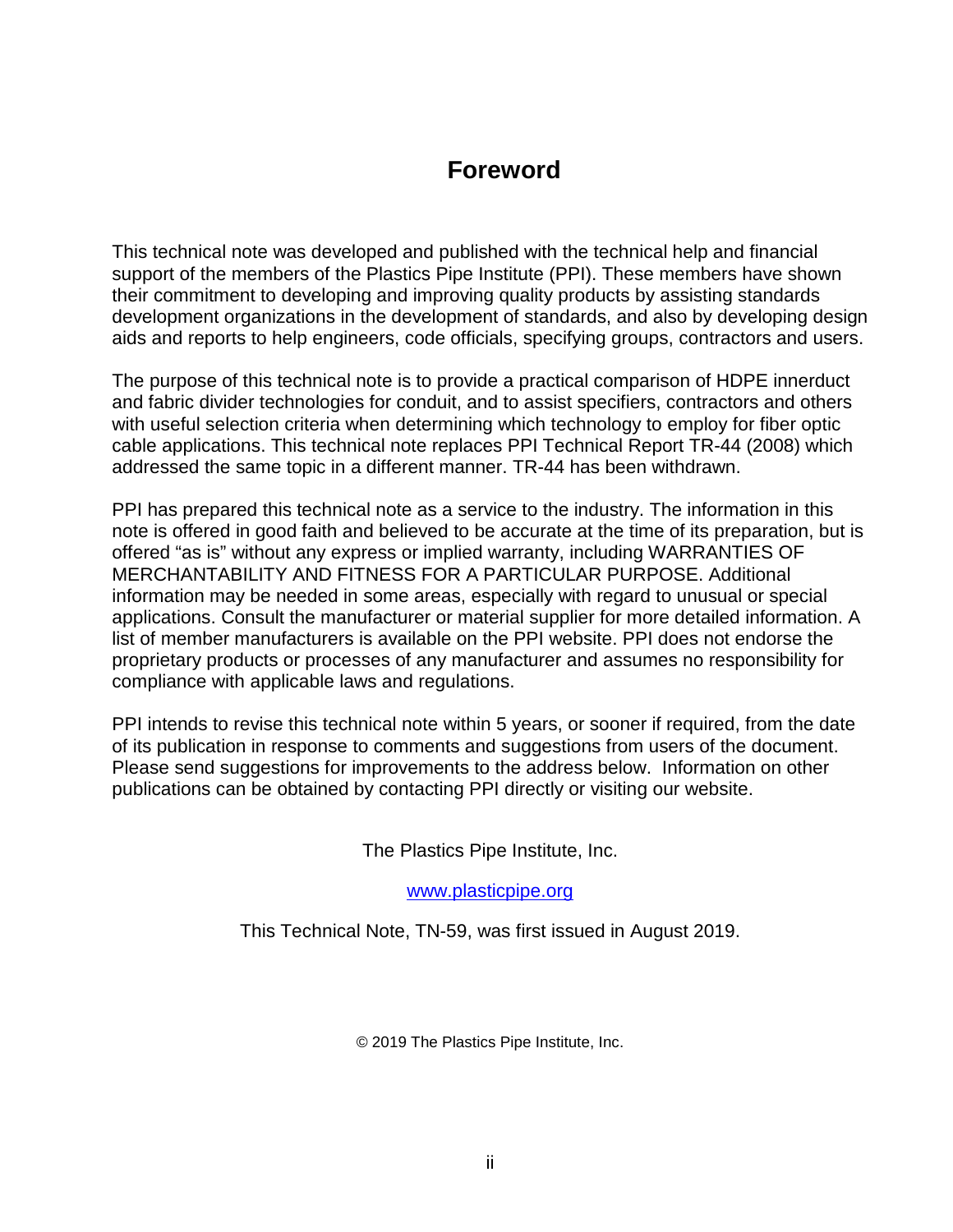# **Table of Contents**

| 2.0 |                                                             |  |
|-----|-------------------------------------------------------------|--|
| 3.0 | PRACTICAL COMPARISON OF HDPE CONDUIT AND FABRIC DIVIDERS  3 |  |
| 4.0 |                                                             |  |
|     |                                                             |  |
| 5.0 |                                                             |  |
|     |                                                             |  |
| 6.0 |                                                             |  |
| 7.0 |                                                             |  |
| 8.0 |                                                             |  |
|     |                                                             |  |

# **Table of Figures**

| Figure 4: Staggered Pulling Harness for Pulling Multiple Cables or Innderducts  5 |  |
|-----------------------------------------------------------------------------------|--|
|                                                                                   |  |
|                                                                                   |  |
|                                                                                   |  |
|                                                                                   |  |

# **List of Tables**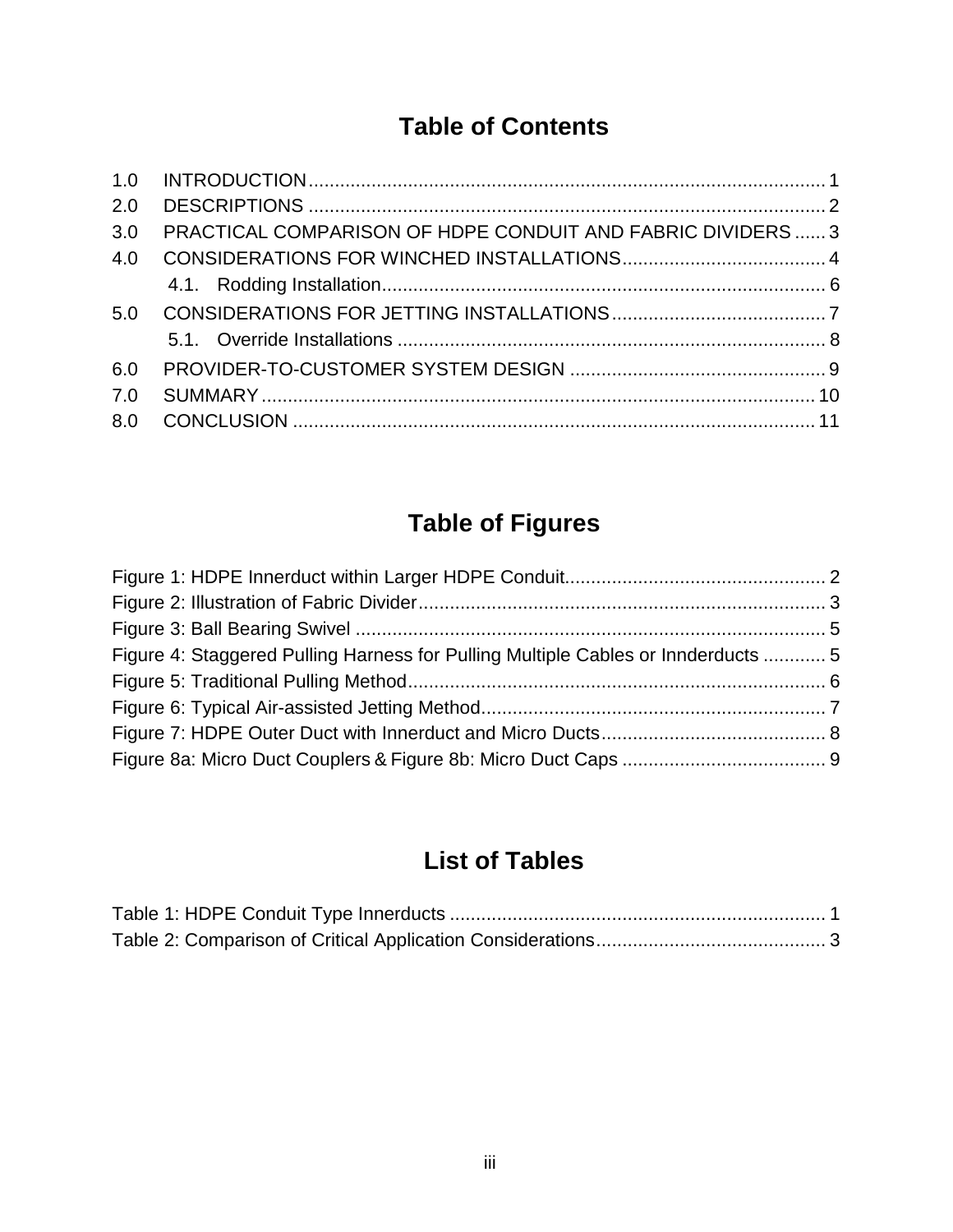### **COMPARISON OF HDPE CONDUIT AND FABRIC DIVIDER INSTALLED AS INNERDUCT**

# <span id="page-3-0"></span>1.0 INTRODUCTION

The purpose of this Technical Note is to provide a practical comparison of highdensity polyethylene (HDPE) conduit (innerduct and micro duct), and fabric divider technologies, two options for sub-dividing installed larger conduit. For the purpose of clarity, both HDPE innerducts and micro ducts may be referred to as "HDPE conduit" when referencing both options simultaneously in this document, whereas Fabric Divider will be referenced as "Fabric Divider". Both technologies are used to house and protect fiber optic cables for various applications.

This Technical Note will focus on comparing each technology's installation techniques, advantages, strengths, and protection capabilities, along with cable installation considerations. It is intended to assist specifiers, contractors, and others with useful selection criteria when determining which technology to employ.

**Table 1** is provided to clarify the typical size range of HDPE innerduct and micro duct technology, and to provide a general description of each.

<span id="page-3-1"></span>

| <b>HDPE</b><br><b>Conduit</b> | <b>Trade Sizes</b>        | <b>Description</b>                                                                                                                                           |
|-------------------------------|---------------------------|--------------------------------------------------------------------------------------------------------------------------------------------------------------|
| Standard<br>Innerduct         | $\frac{1}{2}$ " to 2"     | Trade size designation in inches, high density<br>polyethylene (HDPE) in various wall types available in<br>individual lengths or multiple lengths on reels. |
| <b>Micro Duct</b>             | $5/3.5$ mm to<br>27/20 mm | OD/ID designation in millimeters, high density<br>polyethylene (HDPE) in various wall types provided in<br>individual lengths or multiple lengths on reels.  |

**Table 1: HDPE Conduit Type Innerducts**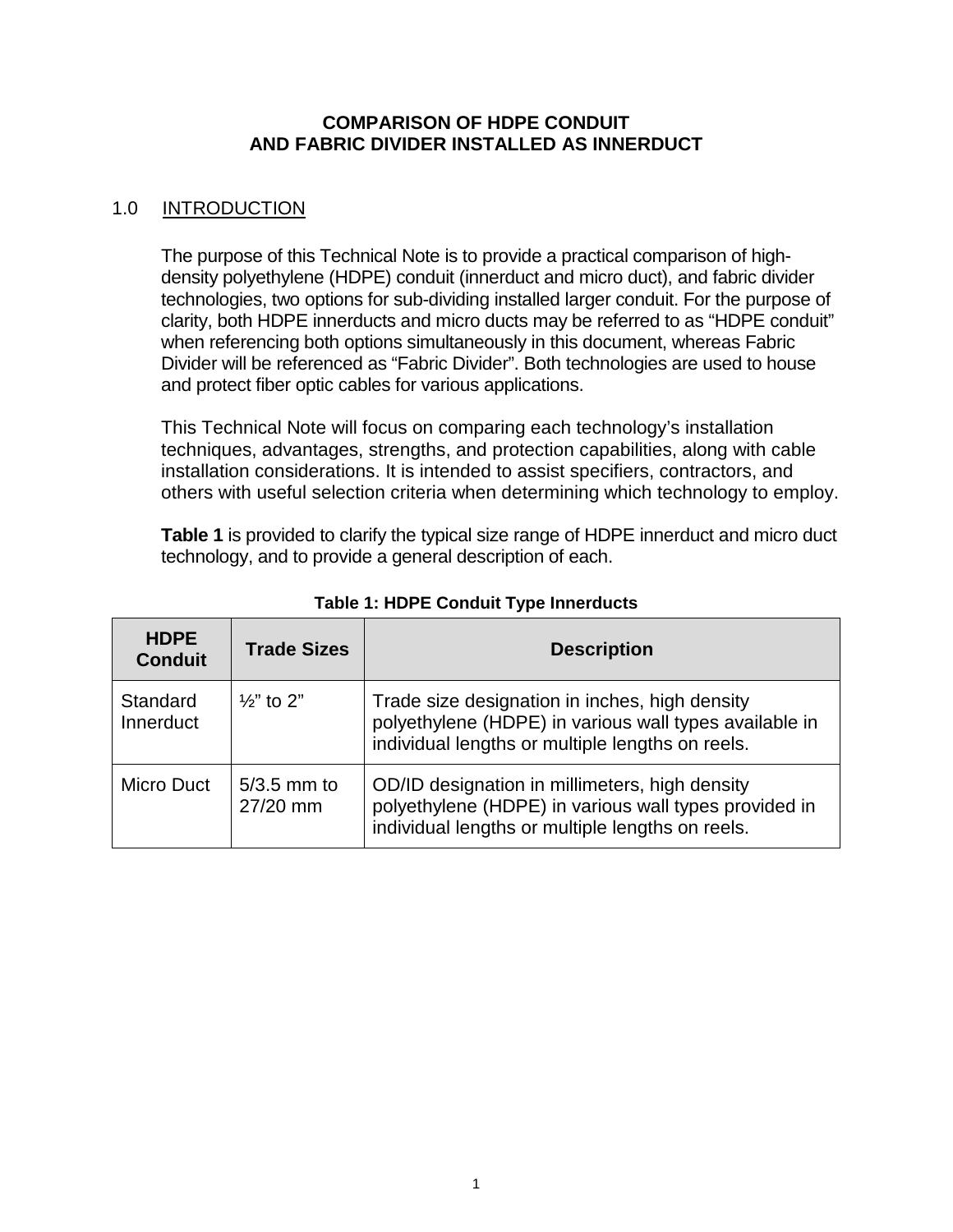# <span id="page-4-0"></span>2.0 DESCRIPTIONS

**High-density polyethylene (HDPE) conduit, as standard innerduct or micro duct,** and fabric dividers, sometimes referred to as *fabric innerduct*, are three options for sub-dividing an installed empty or occupied conduit for current and future installation of additional fiber optic cables. HDPE conduits and fabric dividers can be installed into empty or occupied conduits. Occupied conduits are in-situ conduits, typically where one or more cables have been previously installed. When HDPE conduit or fabric divider is being installed into occupied conduits, the process is referred to as an *override*.

ASTM Standard Specification F2160 *Standard Specification for Solid Wall High Density Polyethylene (HDPE) Conduit Based on Controlled Outside Diameter (OD)* defines "innerduct" as "a conduit installed inside a conduit". In other words, it is one or more HDPE ducts placed within a larger HDPE conduit in order to subdivide it.

The larger HDPE conduit may house one or more pathways (i.e. innerducts) providing mechanical protection from external forces (e.g. rocks) and from the weight of the surrounding earth.

HDPE conduits and fabric dividers used as innerducts can have thinner walls than the outer ducts, since their primary function is to provide separate pathways for cables. The outer conduit provides the necessary protection in the direct-buried environment. The use of innerducts is to create pathways for current and future needs for installing fiber optic cables. Consult your supplier for wall options that may be available.

Innerducts are typically extruded separately from the installed conduit, and are fed into the installed conduit in the factory or in the field, in accordance with customer specifications. Innerducts may be produced of different colors to help identify individual pathways throughout the route. See **Figure 1** for typical HDPE installed as an innerduct configuration.

<span id="page-4-1"></span>

**Figure 1: HDPE Innerduct within Larger HDPE Conduit**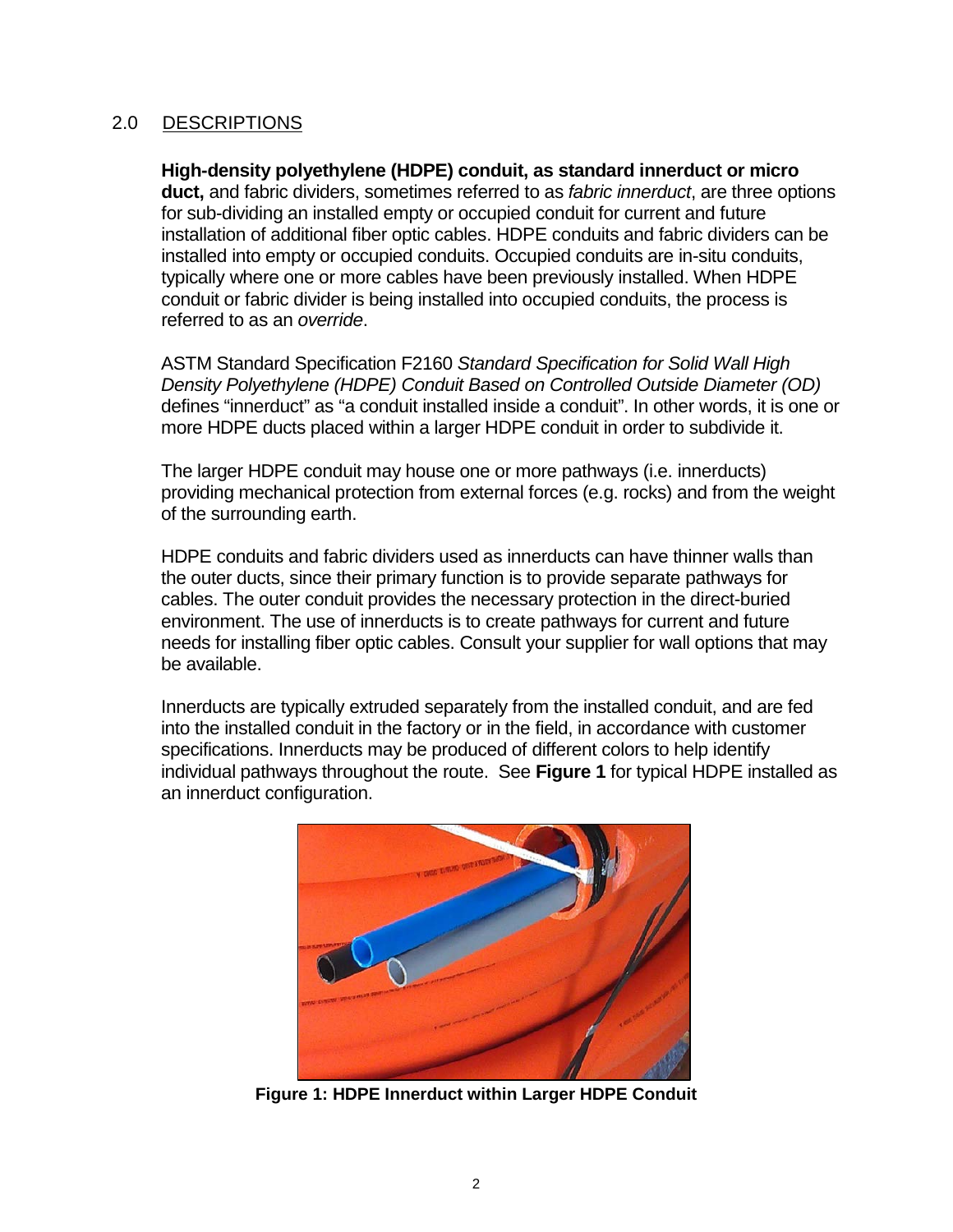**Fabric divider** is an assembly of fabric channels joined together for placement inside HDPE conduit. Fabric dividers are supplied on reels and may be field-fed into the outer conduit, in accordance with customer specifications.



**Figure 2: Illustration of Fabric Divider**

<span id="page-5-1"></span>Some HDPE conduits are extruded with fabric divider/s integrated into the conduit, with the fabric divider embedded in the conduit wall. Such integrated products are produced in the factory, and cannot be altered after production.

# <span id="page-5-0"></span>3.0 PRACTICAL COMPARISON OF HDPE CONDUIT AND FABRIC DIVIDERS

While both HDPE conduit (innerduct and micro duct) and fabric dividers add capacity to installed conduit, there are significant application differences that should be considered when selecting which option to use for a specific project. It is very important to consider both short-term and long-term objectives when selecting either HDPE innerduct, micro duct or fabric divider for creating additional pathways. See **Table 2** for a comparison of critical application considerations.

<span id="page-5-2"></span>

| <b>Application Considerations</b>                     | <b>HDPE Conduit</b>         | <b>Fabric Divider</b>       |
|-------------------------------------------------------|-----------------------------|-----------------------------|
| Pathway available in multiple sizes                   | Yes                         | Yes                         |
| Pathway maximum length of installation (typical)      | $\approx$ 2,500 ft. (760 m) | $\approx$ 1,000 ft. (328 m) |
| Pathway requires an outer protective conduit          | No                          | Yes                         |
| Pathway provides added mechanical cable<br>protection | Yes                         | No.                         |
| Pathway may be installed via pulling                  | Yes                         | Yes                         |
| Pathway may be jetted (air) into place (micro duct)   | Yes                         | No.                         |
| Cable may be pulled in                                | Yes                         | Yes                         |
| Cable may be jetted (air) into place                  | Yes                         | No                          |

**Table 2: Comparison of Critical Application Considerations**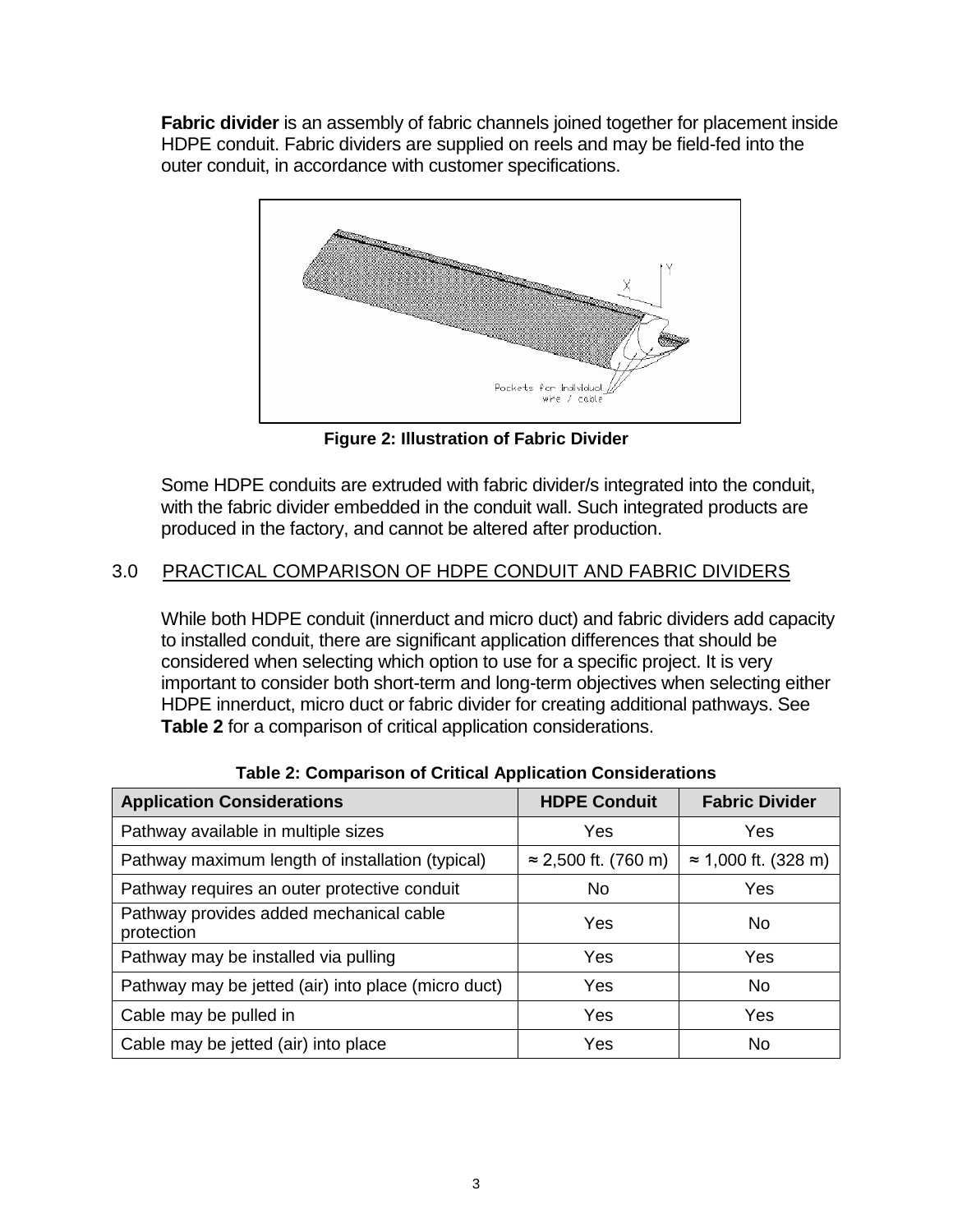While the key objective of subdividing a larger conduit is met by using either HDPE innerduct, micro duct, or fabric divider, several additional installation factors should also be considered when making the final selection.

Each of those factors is discussed in greater detail in the following sections.

# <span id="page-6-0"></span>4.0 CONSIDERATIONS FOR WINCHED INSTALLATIONS

A winched installation refers to pulling individual or multiple HDPE conduits (e.g innerducts or micro ducts), or fabric divider, or cables by means of a mechanical puller into an previously installed conduit. The pulling medium can be wire rope, fabric ropes, or flat woven pull tapes. Typically, the puller is equipped with a mechanically-operated capstan and may include a wind-up for collecting and storing the pulling medium.

Installation length is a key factor when making the selection between HDPE conduit or fabric divider for use as innerducts. There are two important installation length considerations:

- i. Required HDPE conduit/fabric divider installation length
- ii. Planned installation lengths between splice points of the fiber optic cable

As the installation distance requirements for either the innerduct or cable increase in length, then HDPE conduit (e.g. innerduct or micro duct) becomes the better choice to improve overall installation efficiencies. This is due primarily to lower friction between the cable and HDPE conduit.

An important concern when pulling anything into a conduit that is already populated with an existing cable or cables is what will happen at locations where the pulling medium crosses the existing cable(s). This is because the pull line can abraid or "saw" into or through existing cables. Abrasion from the winch line intensifies as the pull resistance increases.

Added weight, as more material is pulled into place, combined with directional changes, are two key contributing factors leading to greater pulling resistance, causing increased tensile and sidewall loads. This accumulating resistance is often referred to as "tail load".

Winching into an occupied conduit over an existing cable or cables is not viewed as a recommended practice, mostly because of the high probabiity of the winch line sawing into an existing cable during the winching operation.

Another key concern is that winch lines can also saw or abrade through the host conduit's wall at bend locations. This is because changes in direction are locations where higher sidewall loads will occur. Abrasion can be substantially reduced by pushing/jetting the cable, a technology that will be discussed in more detail later.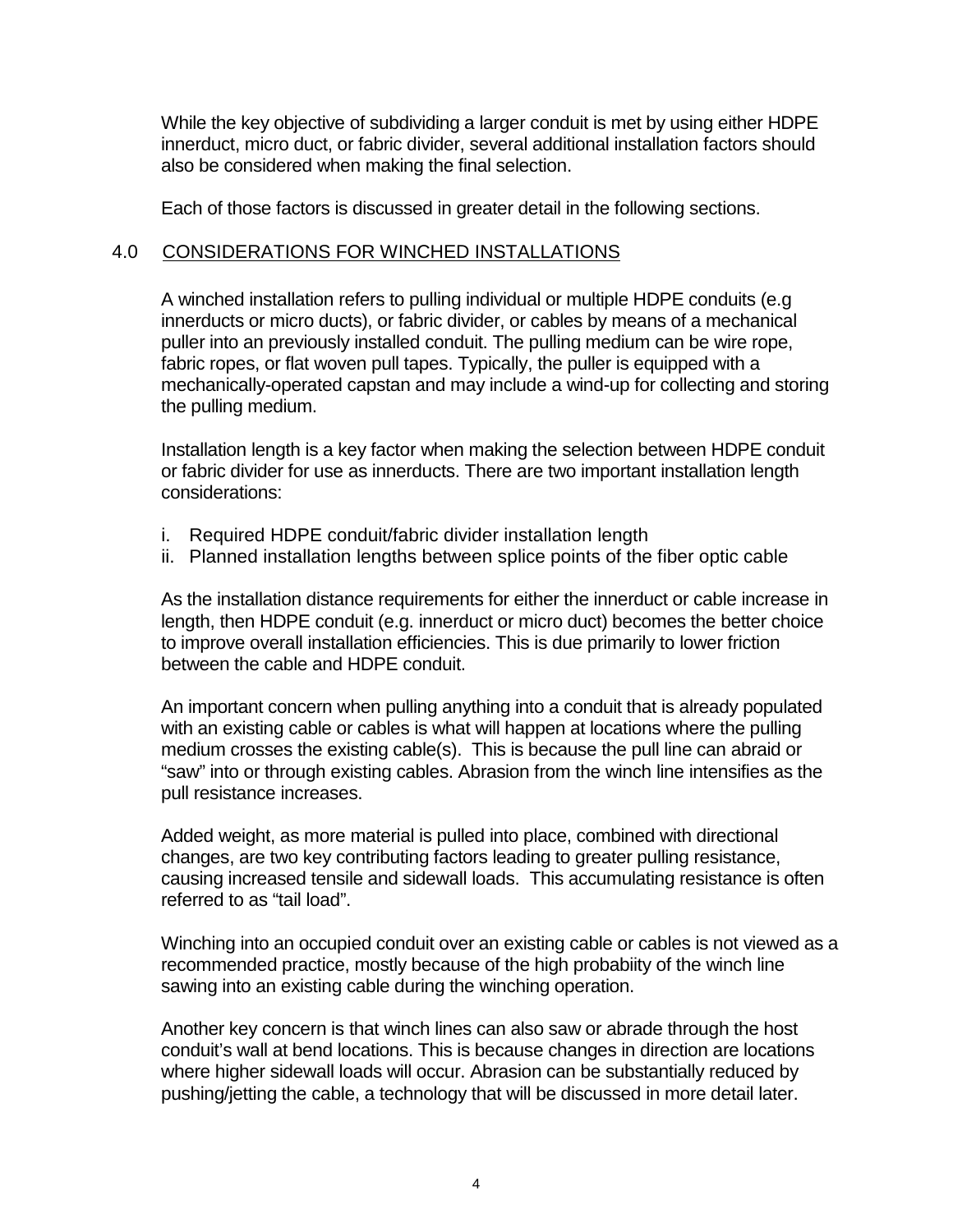It is undesirable to allow multiple innerducts or cables to twist during installation, because twisting adds directional changes that will contribute to greater pulling resistance of cables, resulting in higher tensile loads. Twisting of cables can also cause tortional damage to the cables. Twisting can be avoided by attaching a swivel connection (Figure 3) between the innerduct or cable and a staggered array (Figure 4) and the pulling line. See **Figures 3 & 4.**



**Figure 3: Ball Bearing Swivel**

<span id="page-7-0"></span>

<span id="page-7-1"></span>**Figure 4: Staggered Pulling Harness for Pulling Multiple Cables or Innderducts**

There are established tensile limitations for winchlines, cables, conduits and fabric dividers; these values are referred to as "safe working loads". Increased resistance will result in shortening the achievable installation distances, because of the safe working load being reached more quickly. For example, traditional fiber optic cables that are designed to be pulled into underground conduits usually have a safe working load of 600-lbs tensile force.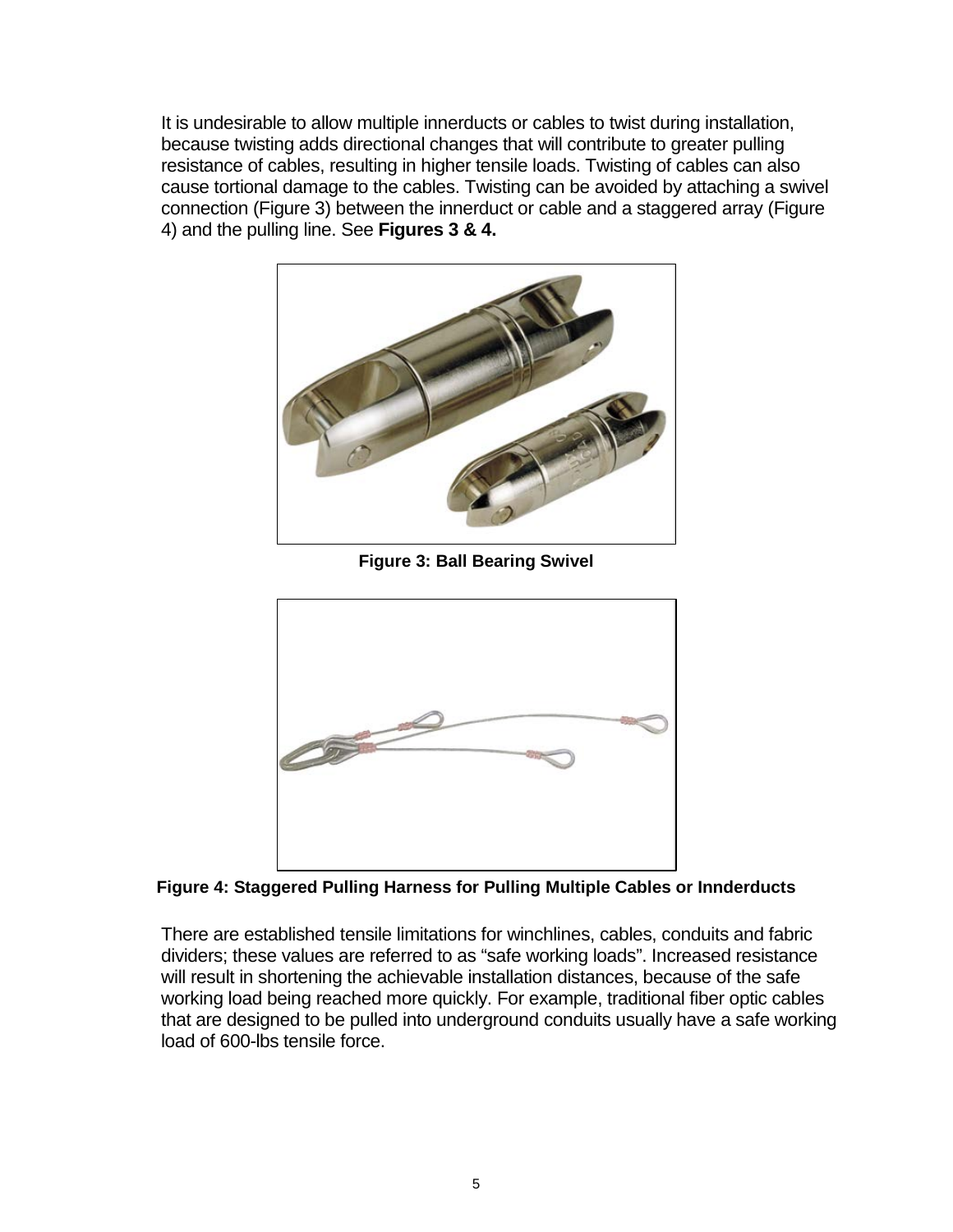A key goal is to try to mitigate any factors that will contribute to increased resistance when installing cables, to protect them from damage and improve installation efficiencies. Shortening of the installation distance will require adding more access structures, such as handholes or pedestals that can be used as assist/access points, potentially increasing construction and material costs.

A critical concern for fabric divider is that if it twists during installation, it could seriously jeopardize the ability to pull a cable into even one of the fabric divider's pathways, making the other pathways also unusable. This means extreme care must be taken in order to prevent twisting of the fabric divider during installation.

Industry guidelines for pulling cable recommend limiting the maximum total number of directional changes not to exceed 360 degrees within a conduit pathway. For example, a conduit pathway having four 90-degree bends might be made up of two 90-degree riser bends, one at each end, and possibly two more somewhere else in the pathway, for a total of 360 degrees. See **Figure 5** as an illustration of how pulling cable can result in friction with the conduit sidewall.



**Figure 5: Traditional Pulling Method (not to scale)**

### <span id="page-8-1"></span><span id="page-8-0"></span>4.1. Rodding Installation

*Rodding*, as a means for pulling in the HDPE conduit or fabric divider, reduces the likelihood of the pulling medium sawing through the conduit wall or existing cables. The installation is accomplished by hand-pushing a fiberglass rod into the empty or occupied conduit, and then attaching it to the material to be hand-pulled into place. Installation using a fiberglass rod is usually only effective for relatively short pulls, typically 500 feet (152 m) or less.

Fabric divider is typically supplied with individual pull lines factory-installed in each of its pathways, an added initial cost, especially when the other pathways may not be used until much later. Rodding would be an option, but only, as mentioned above, over shorter installations. Pull lines can always be added to conduit by blowing them into the conduit, a cost that can be deffered and will not be incurred until it is needed.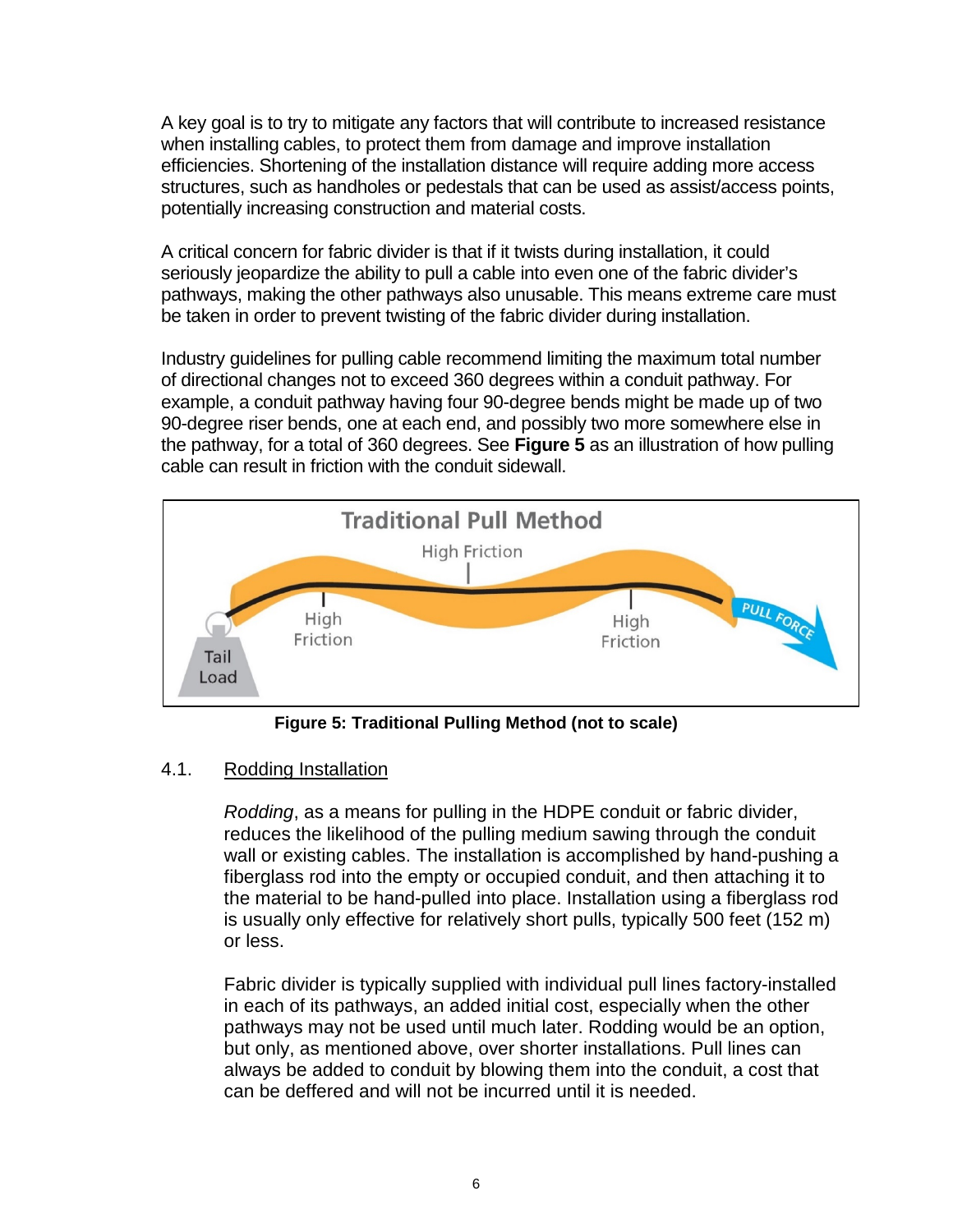# <span id="page-9-0"></span>5.0 CONSIDERATIONS FOR JETTING INSTALLATIONS

A key advantage of installing small diameter HDPE innerducts or micro ducts is the ability to use jetting technology for installing fiber optic cables.

Jetting in ("jetting") cable is accomplished by injecting compressed air, usually from an air compressor, into a conduit. As the compressed air flows through the conduit, it helps to "jet" or carry the micro duct or cable into place. The action of air rushing over the outside of the micro duct or cable, in concert with pushing during installation, helps the micro duct or cable to be propelled into place. See **Figure 6** for an illustration of a typical Air-assisted Jetting Method.



**Figure 6: Typical Air-assisted Jetting Method (not to scale)**

<span id="page-9-1"></span>Typically, longer installation lengths can be achieved using jetting technology when compared to traditional pulling operations. This is because jetting simultaneously lowers sidewall and tail loads, reducing installation stresses on cables, two primary contributors to increased friction that can lead to cable damage.

Installing micro ducts via jetting into a conduit which is occupied by an existing cable is referred to as an *override*. The override technique can be used to create additional pathway capacity in existing occupied conduit. Override technology is discussed in more detail later.

Fewer steps are required for installations using jetting technology vs. traditional winching methods. When jetting is used, very long cable lengths of fiber can be placed, utilizing fewer set-ups and access locations. Fewer set-ups and access locations can increase installation efficiencies and potentially reduce total project material costs. This installation option is an advantage that is gained by using HDPE conduit.

In addition, a jetting system is faster to set-up than a winching operation, and can typically be done with fewer workers, increasing productivity and reducing cable installation time. This can result in additional labor cost reductions, as compared to winching cables.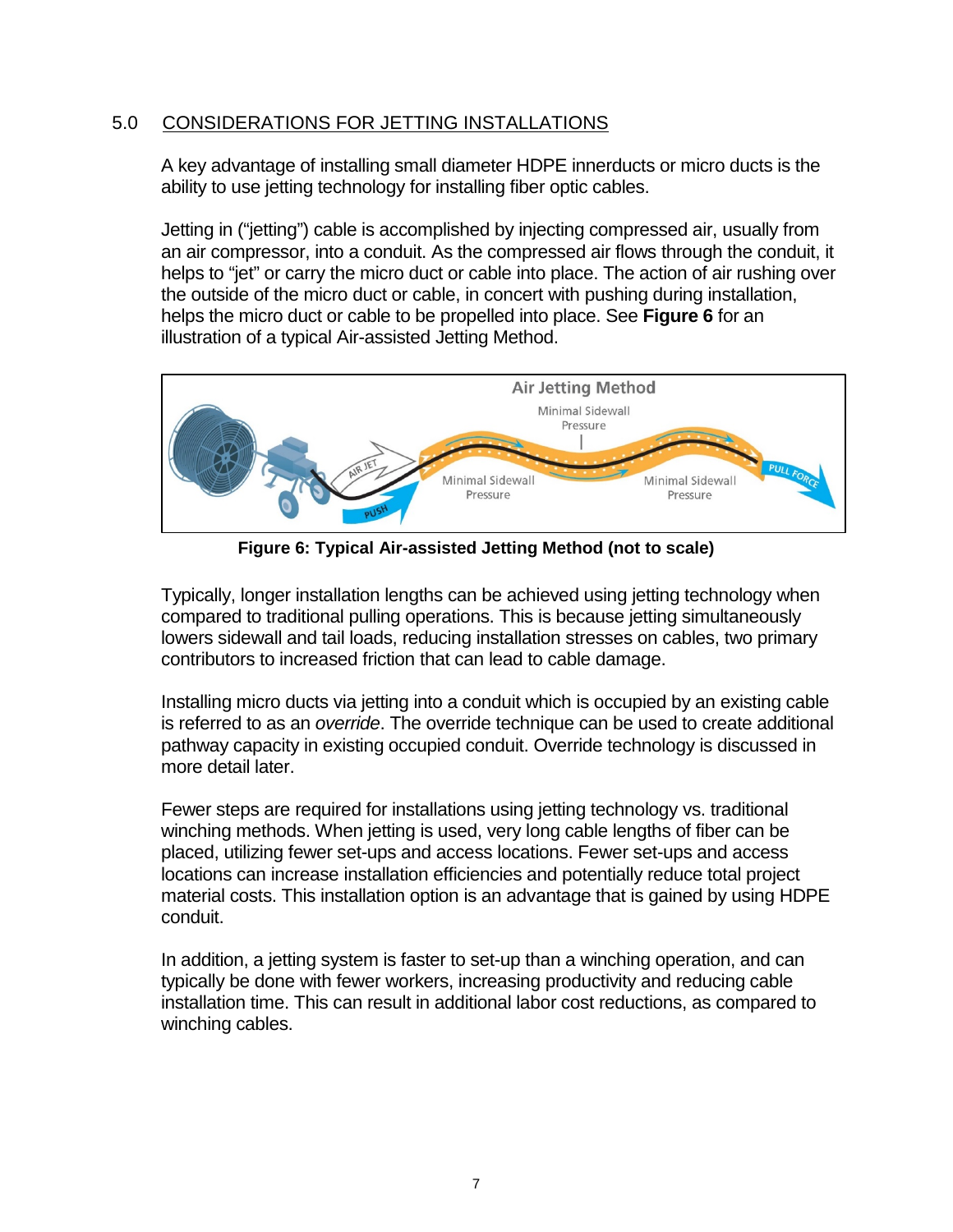Typical installation speeds vary dramatically between jetting and winching. As a comparison, winching speeds range from 50 to 75 feet/minute (15 to 23 meters/ minute), while jetting installation speeds can reach over 300 feet/minute (91 meters/ minute), four to six times faster.

There are various configurations of jetting equipment. Each version is designed for installing a range of diameters of micro ducts, and/or a range of micro or standard fiber cable diameters into the micro duct or innerduct, respectively. The added versatility of jetting equipment increases installation efficiencies, while potentially lowering equipment costs.

Fiber cable installation lengths exceeding 5,000 feet (1,520 m) have been achieved, when conditions are favorable, into either micro ducts or traditional nominal size  $\frac{1}{2}$  to 2 inch HDPE conduits.

### <span id="page-10-0"></span>5.1. Override Installations

Override installations permit additional fiber cables to be installed by inserting micro duct pathways within existing conduits already populated with a cable or cables. Traditionally, populated conduits that were considered to be fully utilized can now, through the use of override technology, make use of additional capacity.

Use of the override technique can reduce project costs. Both time and cost can be reduced by eliminating the need to obtain additional right-ofway approvals, thereby creating a more expedient installation alternative, as compared to the construction costs of burying additional conduit runs.

Using one or more micro ducts for an override is accomplished by jetting them over an existing cable, into the available space between the outside diameter (OD) of the existing cable and the inside diameter (ID) of the occupied conduit. **See Figure 7**.



<span id="page-10-1"></span>**Figure 7: HDPE Outer Duct with Inner Duct and Micro Ducts**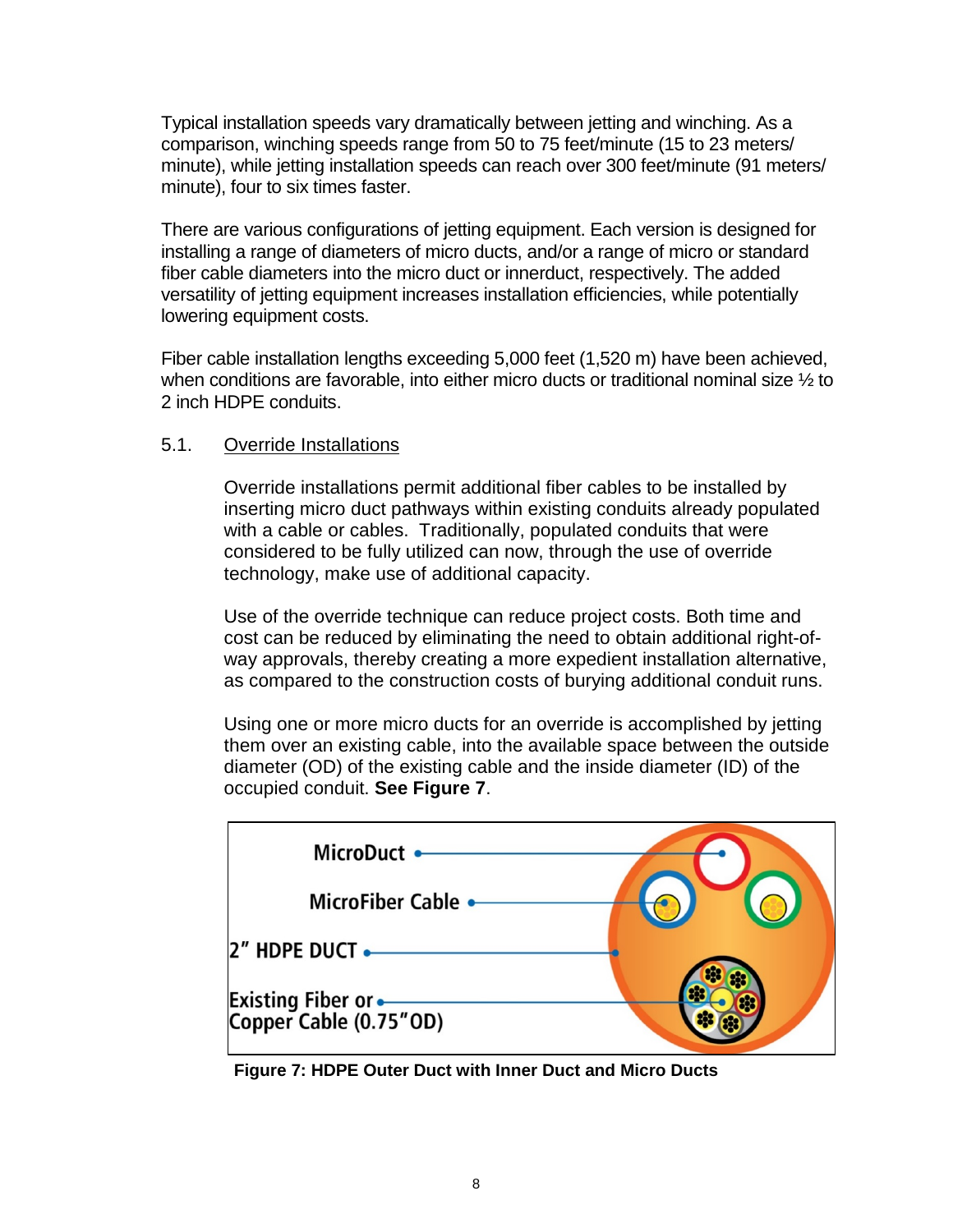## <span id="page-11-0"></span>6.0 PROVIDER-TO-CUSTOMER SYSTEM DESIGN

HDPE conduits provide designers much greater design flexibility from signal souce (i.e. Provider) to the customer and for future plant expansions. This is because innerducts are not only designed to be used for subdividing larger conduits, but can also be directly buried without requiring an outer conduit, whereas fabric divider requires the protection of a larger conduit as the only way to extend a system's reach. This requirement can substantially increase the cost of expanding a system in order to make use of fabric divider in the future.

A wide range of couplers, caps and reusable plugs are available for HDPE innerducts and micro duct conduit systems for use in quickly joining and sealing both empty and occupied conduits. These products provide air-tight and water-tight connections and terminations to prevent unwanted debris, water, and chemicals from entering the conduit. Couplers also provide a sealed system that can hold and channel air flow, which is necessary in order to effectively jet cables into place. See **Figures 8a** and **8b** for examples of these accessories.





**Figure 8a: Micro Duct Couplers Figure 8b: Micro Duct Caps**

<span id="page-11-1"></span>No joining system exists for fabric dividers. Sealing around fabric innerducts typically requires a costly proprietary sealing system, which can be difficult to install. Such proprietary systems require special seals, suitable for the specific conduit/cable configuration, along with special installation tools and CO<sub>2</sub> cartridges. These sealing systems may not be reusable, and can add significantly to restoration costs.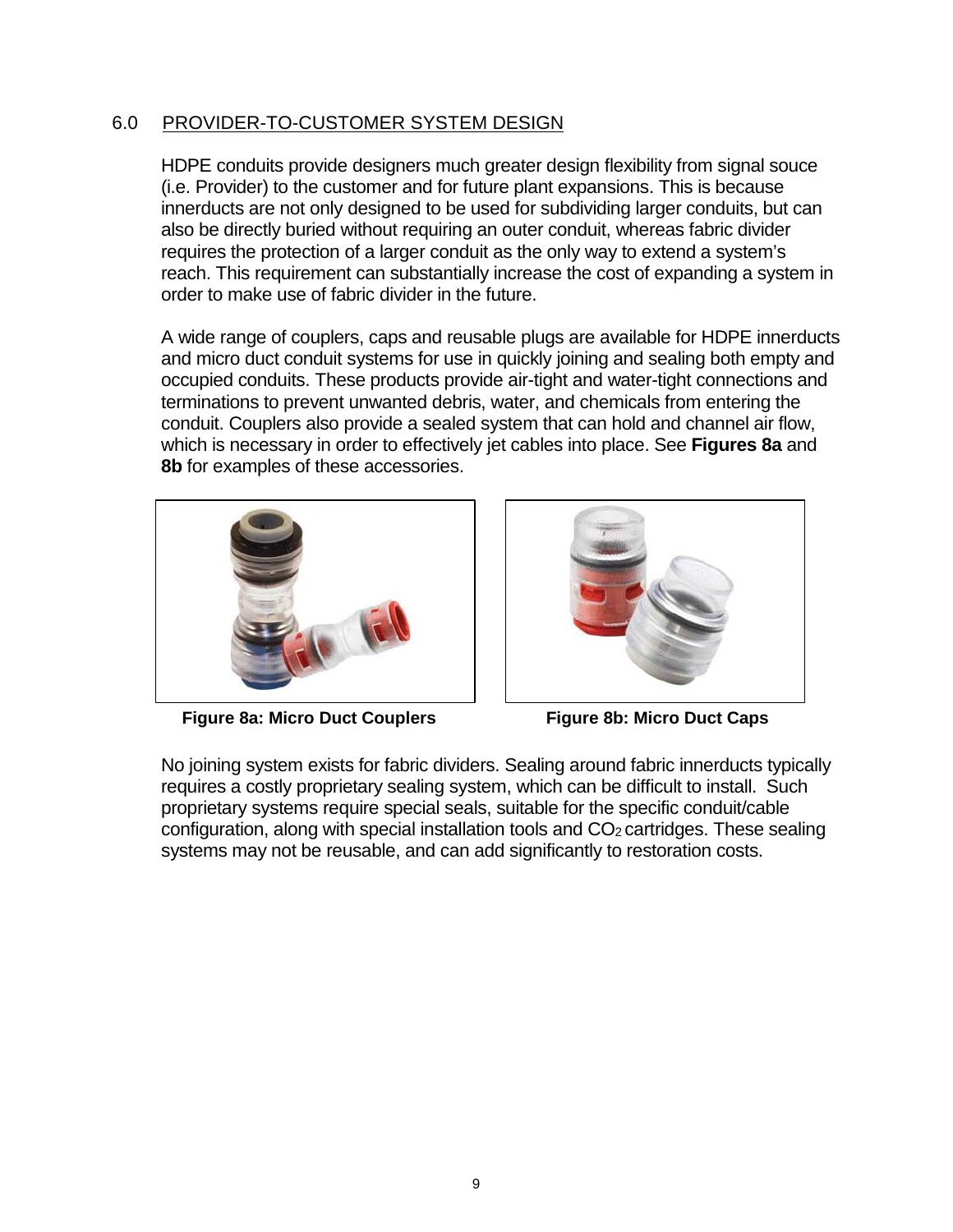# <span id="page-12-0"></span>7.0 SUMMARY

Based on the physical properties alone, it is apparent that HDPE conduit and fabric divider products differ greatly. Fabric divider does not provide the wide range of physical properties and performance capabilities inherent in HDPE conduit.

To summarize, the list of inherent advantages of HDPE conduit vs. fabric dividers:

- Traditional **HDPE conduits** provide true physical and mechanical protection for cables, and can be installed as an innerduct for dividing larger conduits
	- o **Fabric divider** serves only as a divider, offering very little additional physical protection for cables
- **HDPE conduits** allow for a much broader range of applications and installation methods, as well as for the fiber cables to be installed
	- o **Fabric divider** cannot be direct buried, and must have a larger conduit in order to protect it from damage
- When extending the reach of an underground system, **HDPE innerduct** can be joined to what is in place, and the next section direct-buried, without the need of adding an outer conduit for additional protection, saving time and cost
	- o Adding onto an existing system requires that **fabric dividers** be installed into large diameter conduit, potentially increasing costs
- Cables can be jetted into **HDPE conduit** and innerduct over very long distances, significantly lowering cable installation costs
	- o **Fabric dividers** require the cables to be pulled or winched into place, resulting in shorter installation distances; jetting is not an option
- Multiple accessories are available for **HDPE innerduct**, including couplers for joining, caps and plugs for sealing, plus split options in couplers and plugs for reentering
	- o **Fabric divider** uses proprietary joining methods, and sealing is difficult, requiring proprietary materials and special training for the techniques to be used on the job site
- The ability to jet cables into existing **HDPE innerduct** eliminates the cost of having to factory or field install a pull line
	- o **Fiber divider** requires pull lines to be preinstalled in the factory into each pathway, adding to its overall cost

It is important to recognize that HDPE conduit installed as an innerduct is only one type of installation method for HDPE conduit, which can also be direct-buried with requiring an external protective conduit. All of the traditional installation methods, such as open-cut (trenching), horizontal directional drilling or plowing can be used to install HDPE conduit, making it ideally suited for use as an innerduct or stand alone conduit.